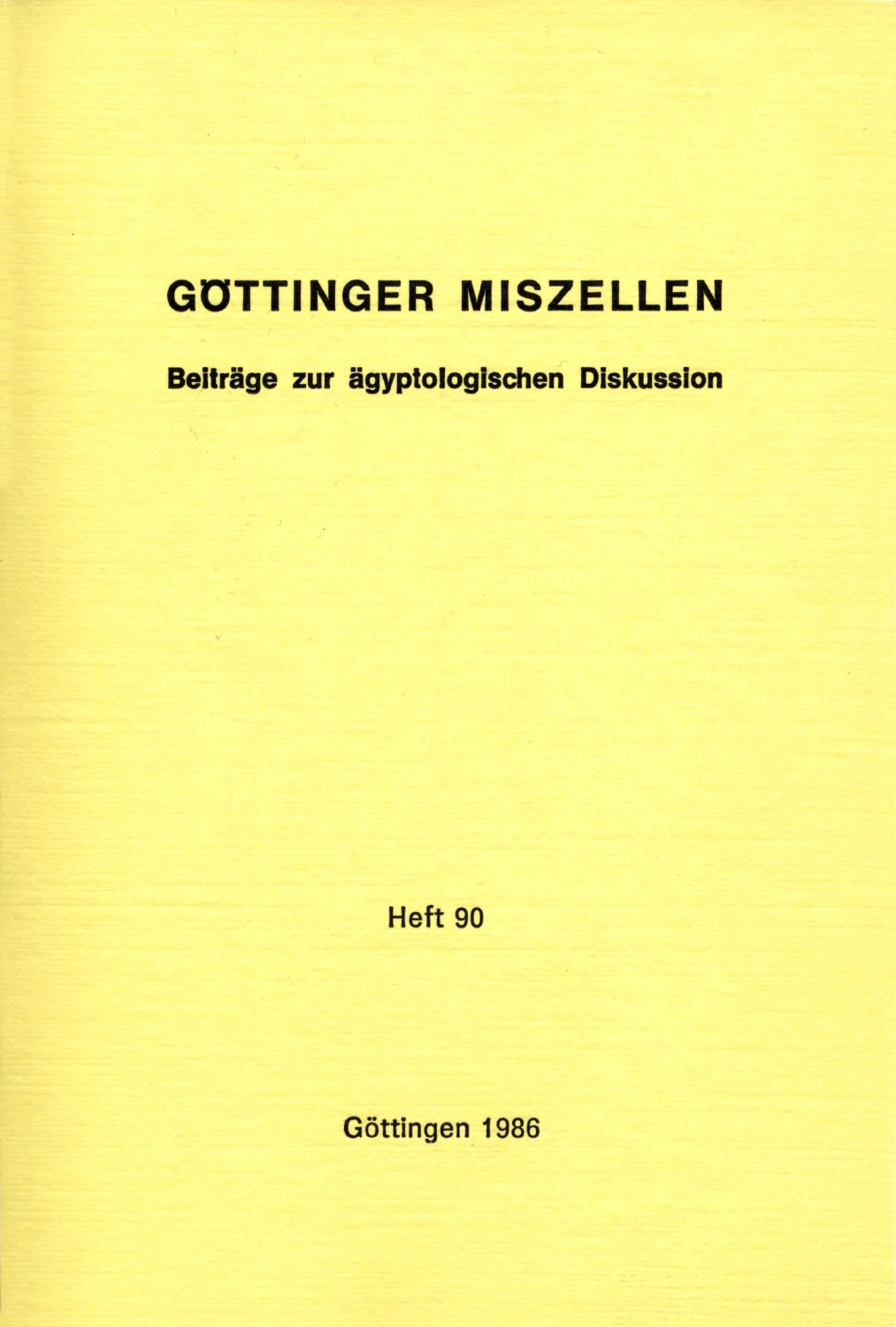# **GÖTTINGER MISZELLEN**

**Beiträge zur ägyptologischen Diskussion** 

Heft 90

Göttingen 1986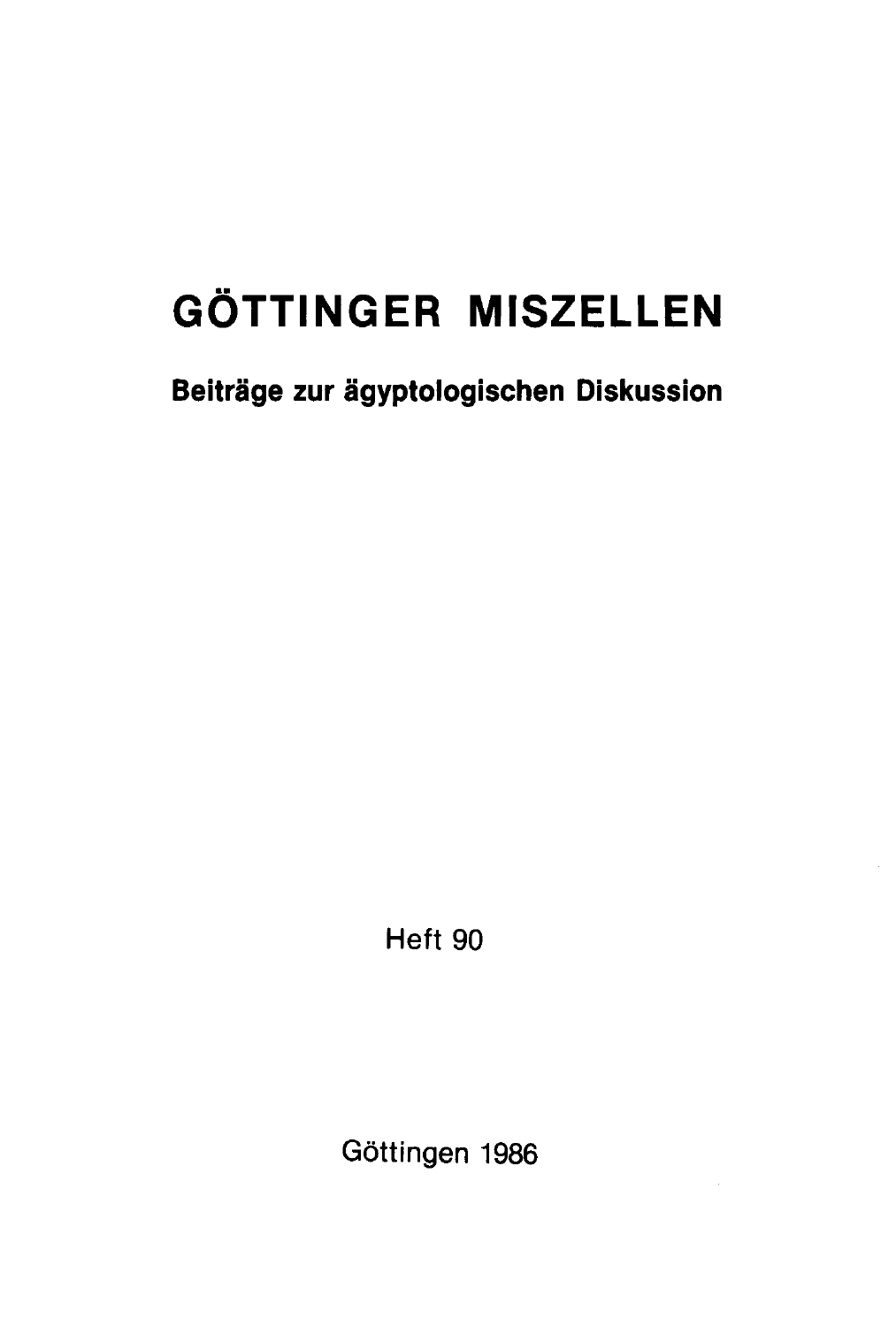### ISSN 0344-385X

Herausgegeben von Mitarbeitern des Seminars für Ägyptologie und Koptologie der Universität Göttingen Für dieses Heft presserechtlich verantwortlich: Albrecht Fehlig/Christa Müller Druck: Alfa-Druck, Göttingen Einzelverkaufspreis dieses Heftes im Direktbezug: DM 7,00 zuzüglich Versandkosten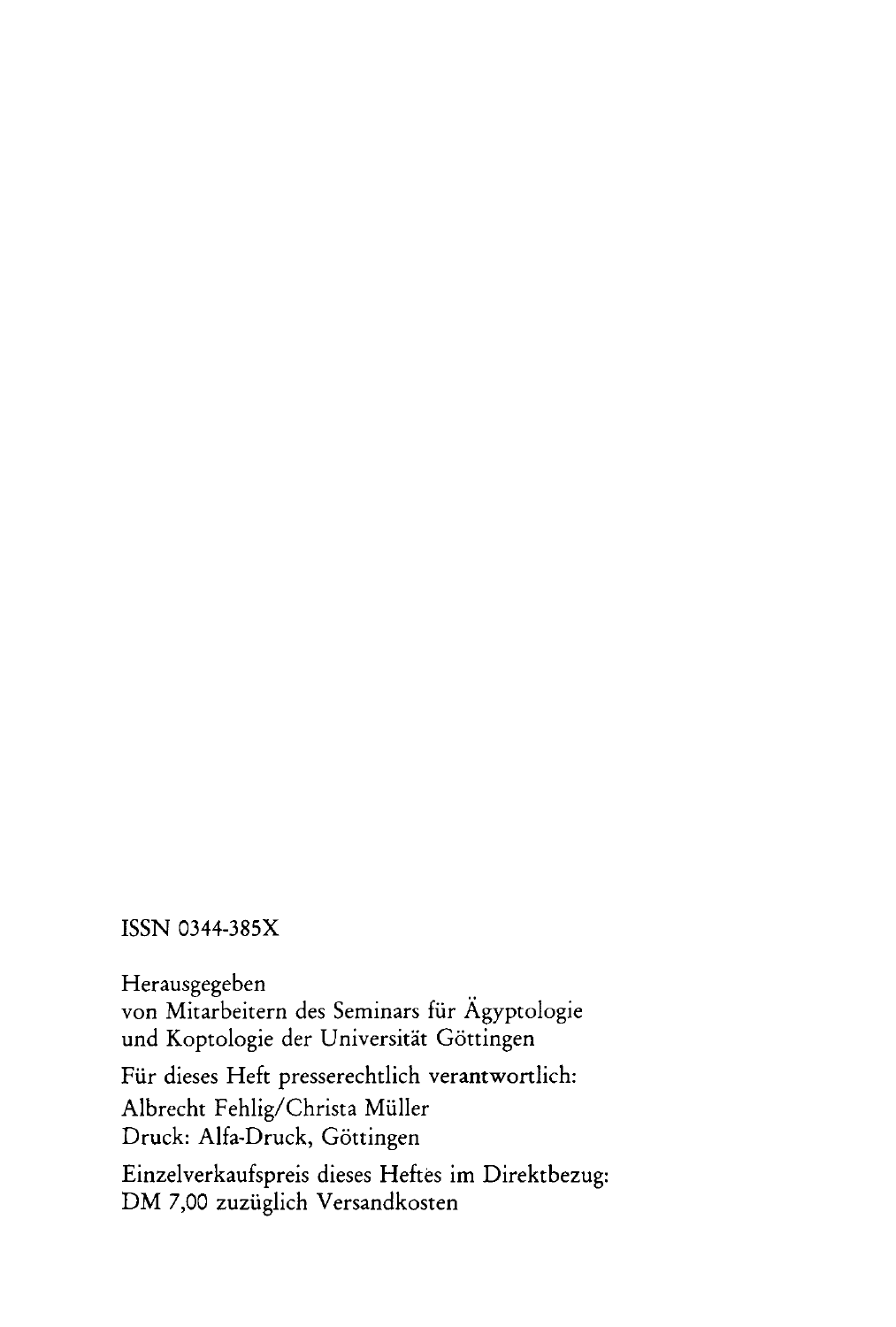## **INHALT**

|                                                                                                        | 5  |
|--------------------------------------------------------------------------------------------------------|----|
| Technische Hinweise                                                                                    | 6  |
| MISZELLEN                                                                                              |    |
| W. Barta: Subjunktivische Konjunktionen als Einleitung<br>von Umstandssätzen                           | -7 |
| A. Fehlig: Königskrone und Horusauge                                                                   | 11 |
| H.Goedicke: The Adverbial Expression $r$ - $mit$ t                                                     | 27 |
| G.Haeny: Zum Kamutef                                                                                   | 33 |
| D.Kessler: Zu den Jagdszenen auf dem kleinen goldenen<br>Tutanchamunschrein                            | 35 |
| L.Krivsky: Stepped and True Pyramids - Symbolization<br>of the Rising Sun                              | 45 |
| Y. Knudsen de Behrensen: Pour une identification de la<br>momie du tombeau N° 55 de la vallée des rois | 51 |
| J.R.Ogdon: An Exceptional Family of Priests of the<br>Early Fifth Dynasty at Giza                      | 61 |
| Th.V.Schuller-Götzburg: Zur Familiengeschichte der<br>11. Dynastie                                     | 67 |
| Ch.C.Van Siclen III: Ostracon BM 41228: A Sketch Plan<br>of a Shrine Reconsidered                      | 71 |
| H.J. Thissen: Die Königin von Byblos                                                                   | 79 |
| W.Westendorf: Zur Etymologie des bhd-Thrones                                                           | 85 |
|                                                                                                        |    |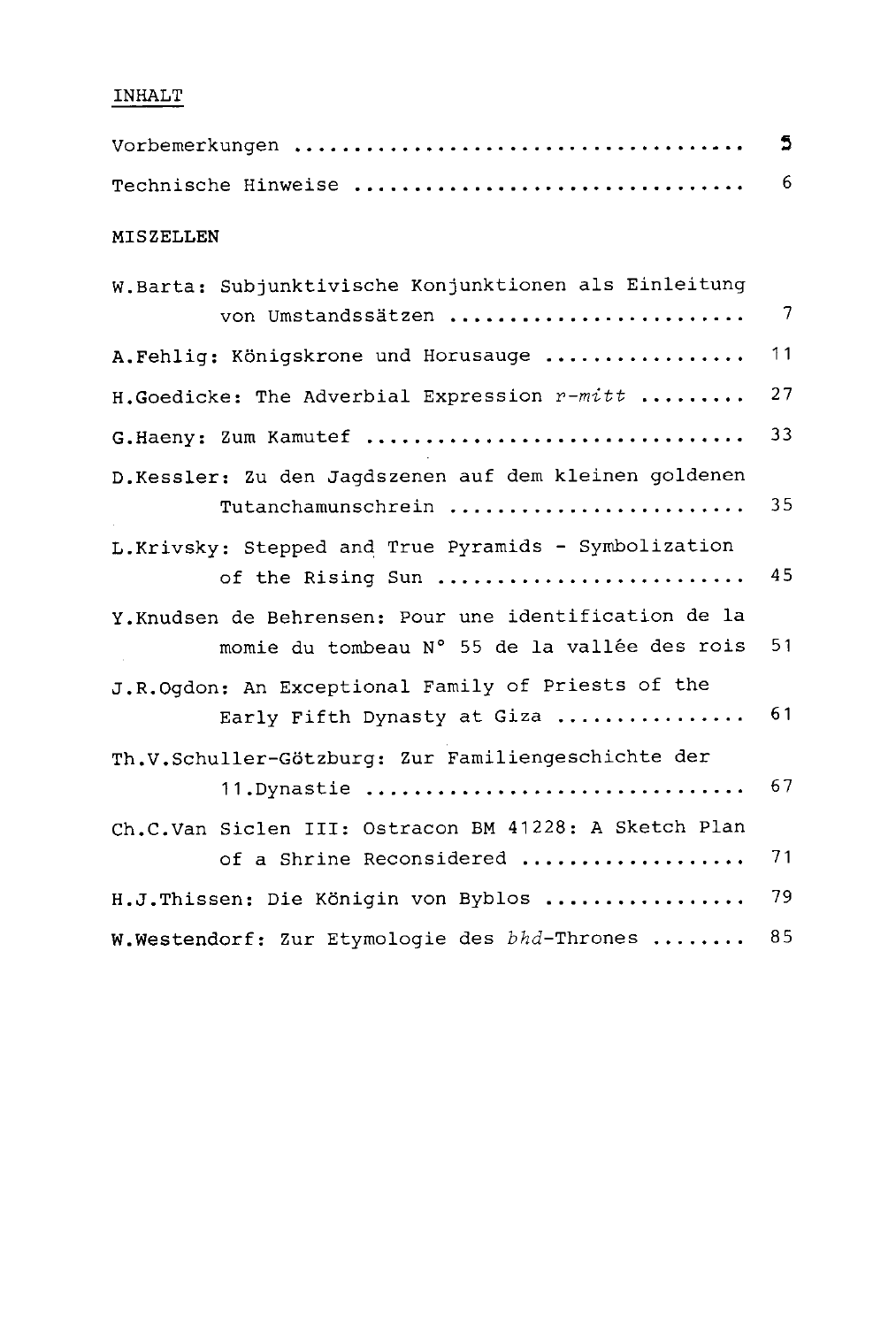#### **BERICHTE AUS MUSEEN UND SAMMLUNGEN**

**C.A.Hope: Egyptian Antiquities in the History Teaching Collection at Macquarie University 87** 

#### ANKUNDIGUNGEN UND MITTEILUNGEN

**L.M.J.Zonhoven: Annual Egyptological Bibliography and Preliminary Egyptological Bibliography 95**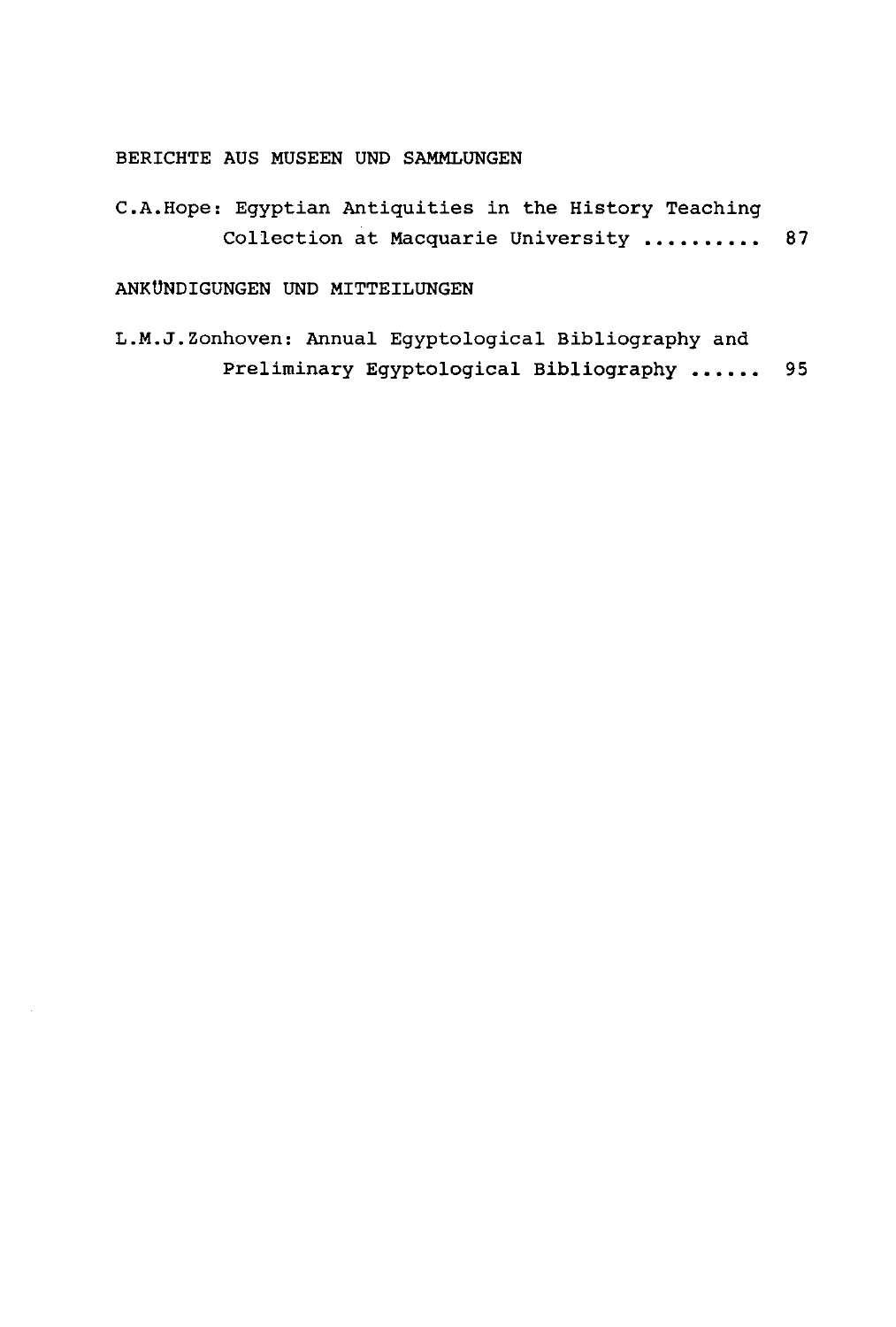#### **AN EXCEPTIONAL FAMILY OP PRIESTS OP THE EARLY FIFTH DYNASTY AT GlzA**

**The raastaba of Akhethotpe is built south of that of Re\*-wer, in the Kh'afre\* Cemetery at Glza, and it seems to be the first of a series known as the "Street**  of Priests".<sup>1</sup> K. Baer<sup>2</sup> suggested a date between "early V-early VI", that is, a period covering the whole Fifth Dynasty and a bit more. A more precise date, however, may be obtained after closer scrutiny. Moreover, some interesting conclusions may be drawn about the owners of the tomb.

**Among his several administrative and priestly titles, Akhethotpe held that of Jmy-r3 hm(,w)-k3 mwt n(y)3wt, "overseer of the ku-priests of the King's mother", with**out mention to the queen in question.<sup>3</sup> According to the disposition of the titles in the diverse parts of his tomb, Akhethotpe considered this one as the most important of all his charges, whether honorary or effective. This fact is suggested by the following data: it is the only title mentioned on the lintel of the **it is the only title mentioned on the lintel of the**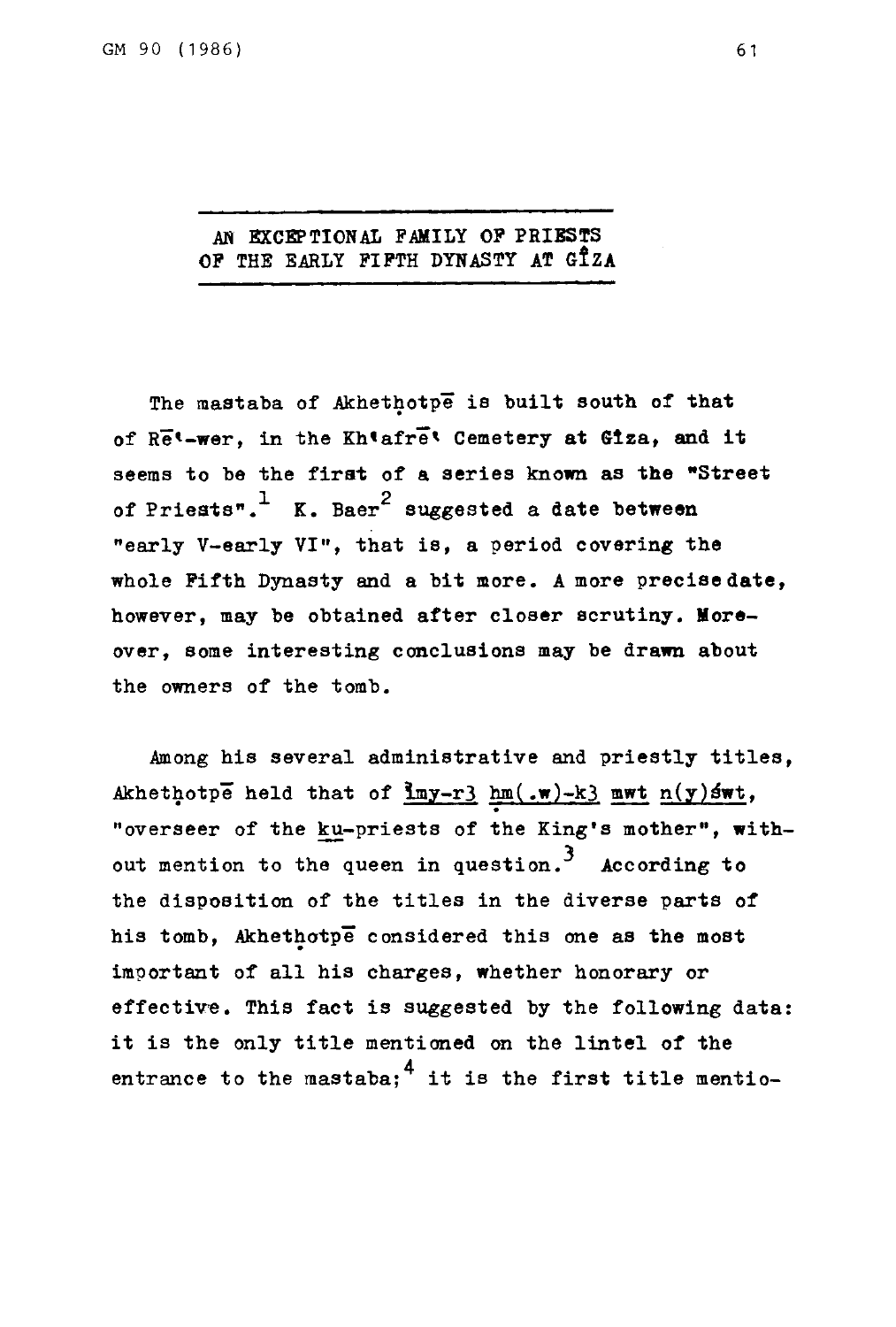ned in the architrave of the cult-chamber<sup>5</sup> and the lin**tel of his false-doer stela (no. 3) in the same room; and, finally, it is the title chosed to appear on the**  eastern side of the single square pillar of the cult**chamher itself, precisely that facing towards the 7 entrance-access.** 

**In this connection, it is worth noting also that his wife, Nykauhathor, privileged the title hm(t)-k3 mwt n(y)s\*wt in the funerary slat of her false-door stela, placed in the facade of her husband's sepulchre, some 2.65 mts to the right of the doorway of the cult-3 chamber•** 

**More interesting is the fact that the mother of Akhet**hotpe, Pesshet, was already a **imy**(t)-r3 hm(.w)-k3 mwt **n(y)swt, as shown on the false-door stela (no. 2 of the**  cult-chamber) she shared with her husband, the  $r = n(y)$ - $\frac{10}{10}$  Kanofre.<sup>10</sup> On the other hand, Pesshet was the **only woman in Egyptian History who held the title**   $\frac{\text{Im}y(t)-r}{r^2}$  snw.w, "overseer of physicians".<sup>11</sup> This extraordinary status of Pesshet deserves closer attention, **since such a title is indicating the happening of something unusual and worthy the fact to make a woman an "overseer of physicians": that such a rank could only**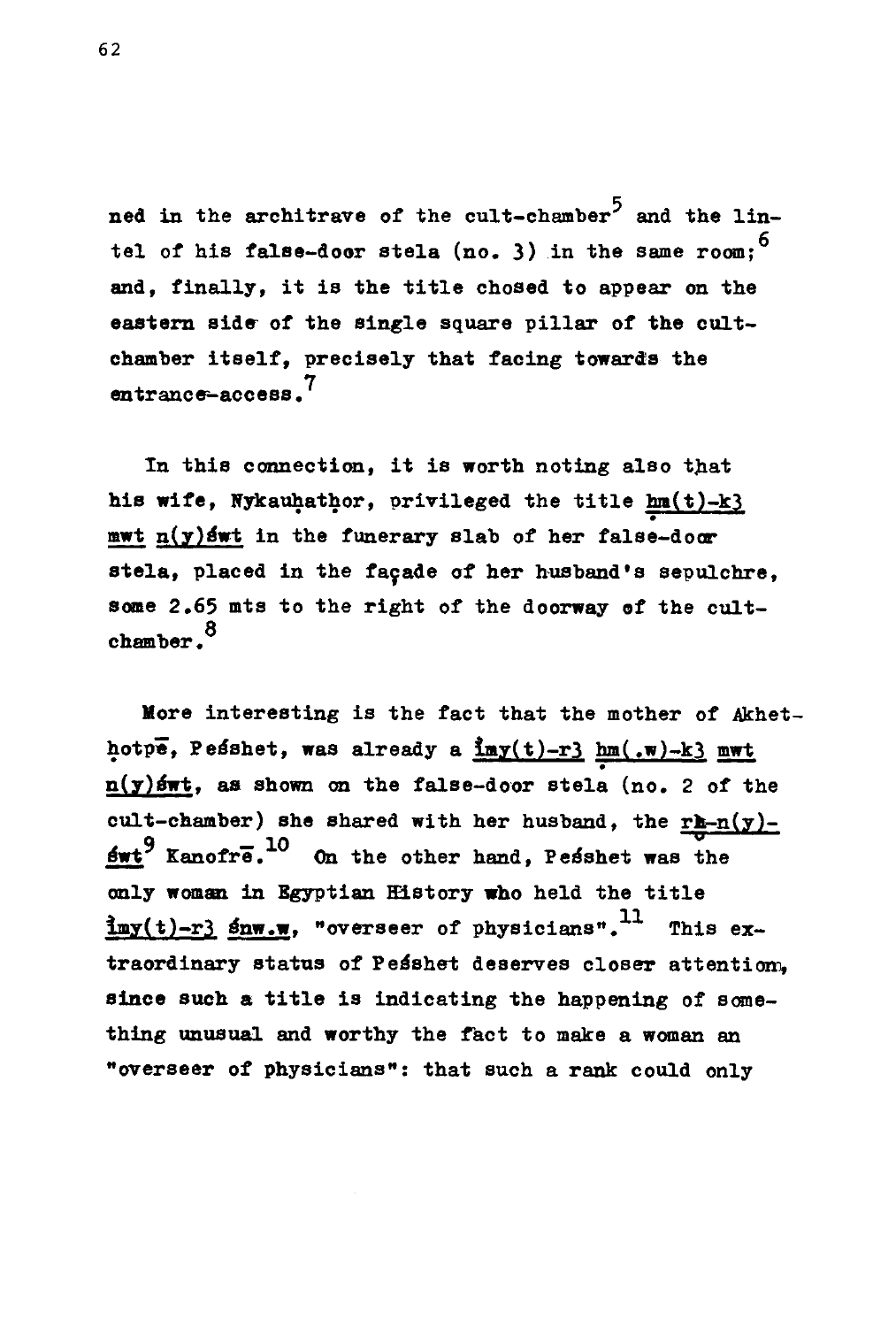**have been conferred to Pes'shes due to a relevant act or service on her behalf is evident by itself. An indi**cation of this is the fact that her son Akhethotpe in**herited the title iay-r3' hm(,w)-k3 mwt n(y)8wt, perhaps after her mother's death. The favourable position of their sepulchre, which suggests a date quite early in the Fifth Dynasty, is also an evidence of the remarkable status of this family.** 

**There are not means to ascertain exactly when the tomb was erected, but considering the afore-mentioned evidences it seems probable that the responsible for its construction was Akhethotpe, who erected it for his parents' burial, planning it from the beginning as a family-tomh, aa shown by the lacking of additions.**  If this is thus, as we believe, then Pesshet should **have flourished during the reign of the latest king of the Fourth Dynasty: Sheps'eskaf. This precision in**  the date of Pesshet active years also leads us to pro**pose that the unnamed queen served by Pesshet was none other than the famous Khentkawe^, the daughter of Mycerinus and the mother of the first two monarchs of the Fifth Dynasty, who are credited in the "Tale of Kheops and the Magicians" to have been of divine origin. And we wonder how far it was not the participation of Pesshet in this marvelous event what accounted for her**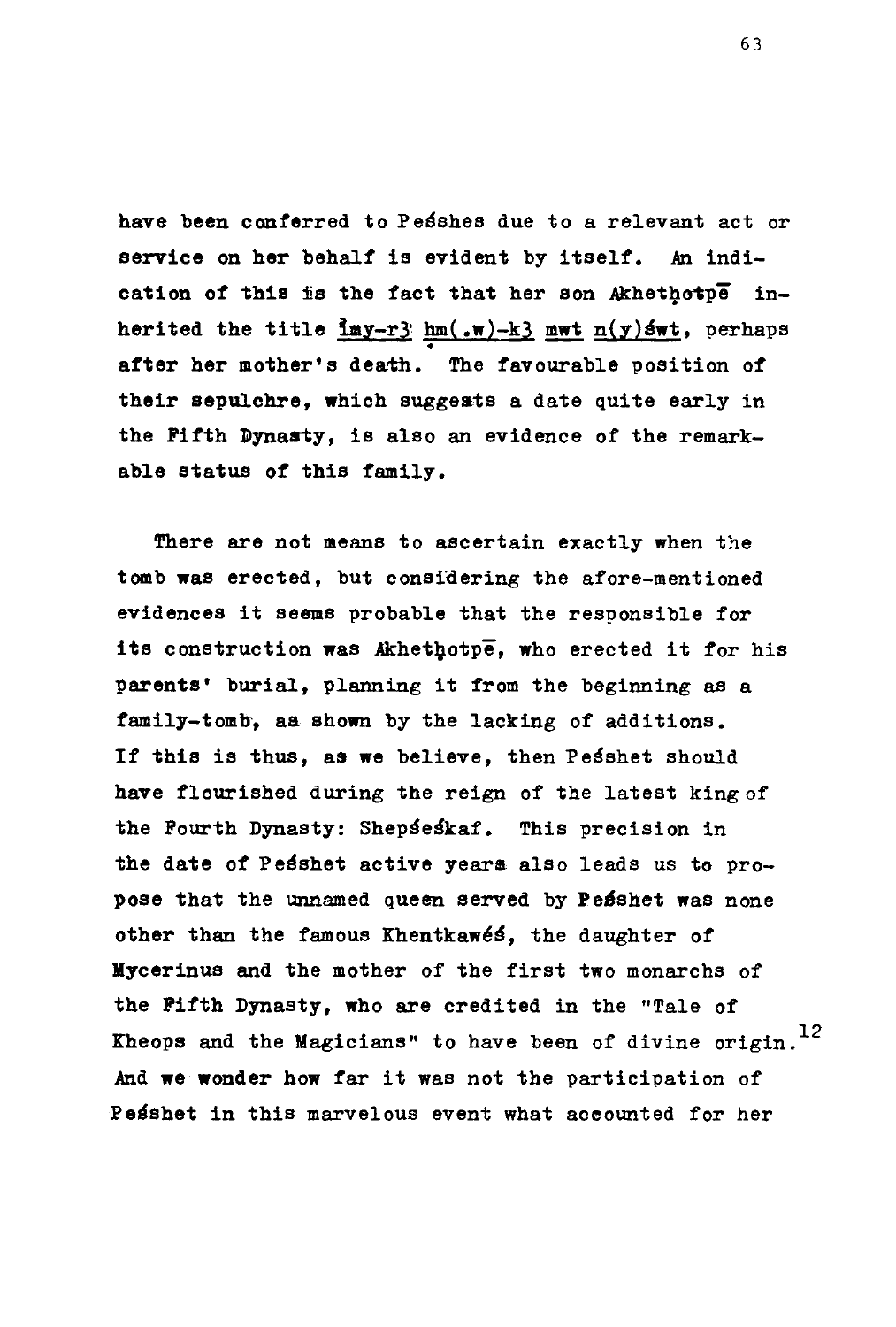**attaining the rank of Jay(t)-r3 snw.w and, perhaps, of lmy(t)-r3 hm( .w)-k3 mwt n(y)éwt. 3 i <sup>3</sup> At least, it is a very suggestive solution for the exceptional titles she held and for the status of her family.** 

**Centro de Investigaciones Egiptológicas de Buenos Aires, March, 1986** 

**JORGE ROBERTO 06D0M** 

- **1. S. Hassan, Excavations at Gtza, I (Oxford, 1932), 73-86 and pll. XLVII-LI.**
- **2. K. Baer, Rank and Title in the Old Kingdom (Chicago, rep. 1973), 53 no. 11.**
- **3. This is not an exceptional case; cp. S. Hassan, o.c. 91-5: mastaba of 'Imby, the last tomb on the south of the same "Street of Priests". K. Baer, o.c . 57 no. 37, dates this tomb to the end of the Fifth Dynasty or later, as it would be expected due to its location.**
- **4. S. Hassan, o.c , 75 fig. 132.**
- **5. Id., 77 fig. 136.**
- **6. Id., 82 fig. 142.**